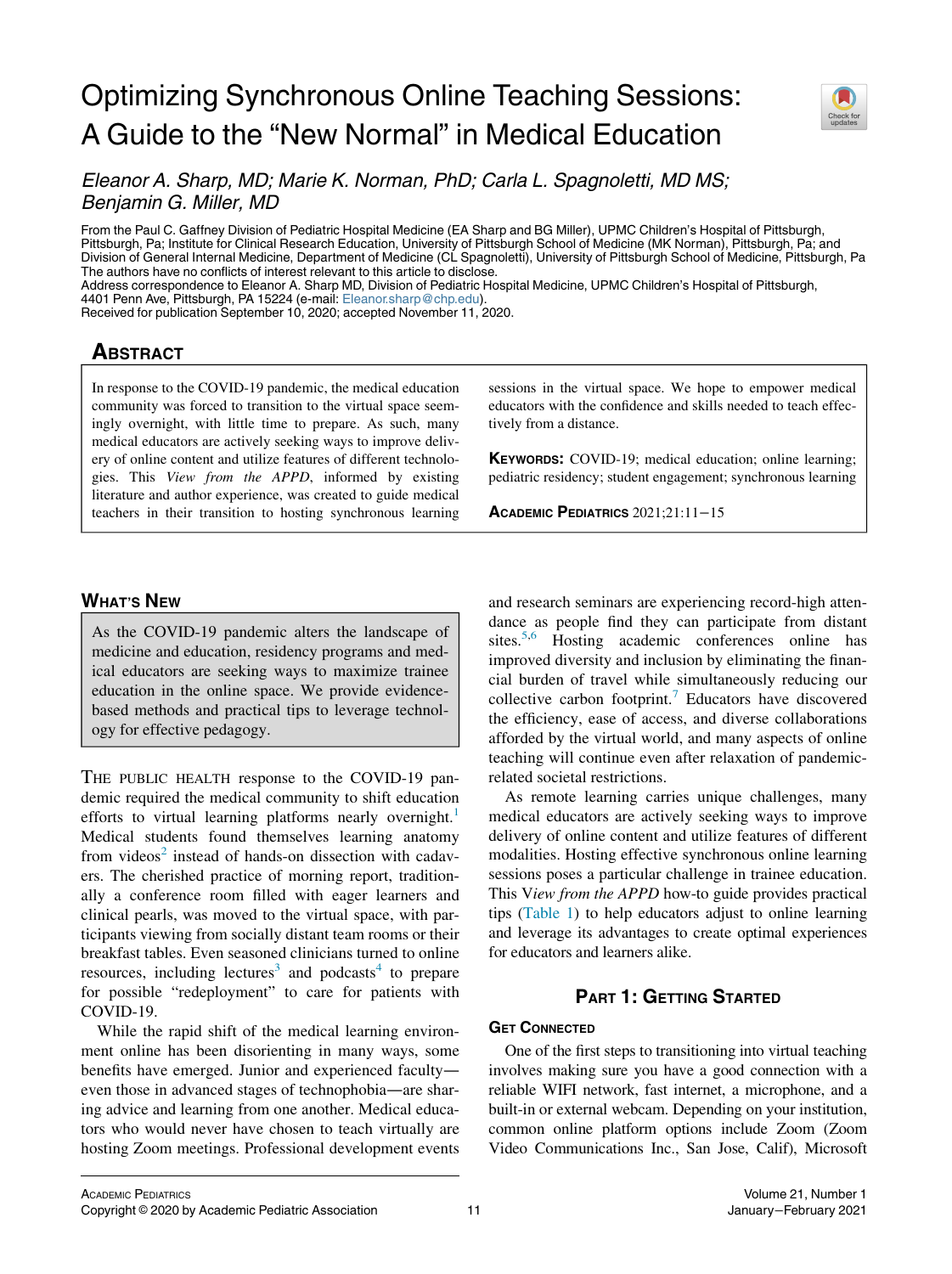<span id="page-1-0"></span>Table 1. Twelve Quick Tips for Optimizing Synchronous Online Teaching Sessions

- 1. Get connectedby ensuring you have all the technical equipment and support you need.
- 2. Arrange your physical space to optimize audio-visual presentation.
- 3. Practice using the platform to familiarize yourself with the technology and make smooth transitions.
- 4. Present your best self by having a professional appearance, background, and comportment.
- 5. Embrace your online teaching persona which may be slightly different from your in-person teaching style.
- 6. Set ground rules with your learners so expectations are clear from the start.
- 7. Take advantage of features that promote learner engagement such as the chat, polls, and use of the cold-calling technique.
- 8. Be mindful of logistics unique to the virtual space, such as setting clear expectations for learners prior to starting breakout rooms.
- 9. Foster a culture of accountability as it can be easier for individual learners to get lost in the virtual space.
- 10. Use asynchronous learning tools to support your teaching.
- 11. Develop a communication plan so learners know how to contact you and other students.
- 12. Be forgiving of yourself because all transitions into new areas can be challenging and you will end up having more successes than shortcomings!

Teams (Microsoft Corporation, Redmond, Wash), Cisco Webex (Cisco Systems, Milpitas, Calif), and GoToMeeting (LogMeIn Inc., Boston, Mass). Each platform is different, so explore your options in advance.

Be aware of your institution's policies and restrictions regarding online communication. If using Zoom, create meeting passwords to prevent "Zoom-bombing"<sup>[8](#page-4-2)</sup> and to keep your meeting secure.<sup>[9](#page-4-3)</sup> Additionally, ensuring compliance with the Health Insurance Portability and Accountability Act (HIPPA) is paramount if there is the possibility of discussing patient information. Check with your institution to ensure the proper protections are in place.

# ARRANGE YOUR PHYSICAL SPACE TO OPTIMIZE AUDIO-VISUAL PRESENTATION

Most medical educators have little influence over the appearance of lecture halls or hospital conference rooms. However, in this new world of virtual teaching, educators have control of their surroundings, and learners will notice the details. Sit in a private space for your teaching session. Before logging in, check how your surroundings and video background appear on camera. Make sure there is ample lighting, particularly on your face. Tidy up the room you are in or use a neutral "virtual background" to avoid distractions. Position your camera at eye level and look into the camera instead of the image of yourself on video when speaking. If you find it too distracting, minimize or hide the image of yourself on your screen.

#### PRACTICE USING THE PLATFORM

Developing a degree of fluency with the technology will reduce the cognitive load of managing the software and allow you to focus your mental effort on teaching.<sup>[10](#page-4-4)</sup> Explore the platform by viewing official tutorials<sup>[11](#page-4-5)</sup> and "playing" with features in advance. Learn how to set up and schedule events, disseminate links and passwords to participants, and login to the synchronous session to get started.

You will be able to share your screen and transition between PowerPoint, websites, videos, or other educational content relevant to your session. Organize all content you plan to share ahead of time and keep those windows open and easily accessible. Close everything else to avoid having your learners see your personal emails or other open tabs while switching between screens.

#### PRESENT YOUR BEST SELF

Wear appropriate clothing, being mindful of what learners will see if you had to stand up suddenly or move while on video (no pajama bottoms!). Log in early to test your microphone and adjust your camera or background. Before class starts, chat with early participants. You can use this time to get to know them, elicit informal feedback, or gauge their level of understanding. Set a professional but friendly tone to bring warmth and humanity to the virtual space. Informal conversation and small talk provide social interaction and promote a sense of normalcy,  $^{1,12}$  $^{1,12}$  $^{1,12}$  $^{1,12}$  $^{1,12}$  which increases cognitive presence.<sup>[13](#page-4-7)</sup>

# PART 2: MASTERING THE ONLINE ENVIRONMENT

# EMBRACE YOUR ONLINE TEACHING PERSONA

You may need to make adjustments to your traditional teaching style to ensure your personality and passion for teaching translates effectively online. For example, if you like to pace while teaching or use gesticulations to emphasize certain points, you may need to find other ways to maintain your focus and convey energy. If you rely on humor, consider how it translates virtually—even standup comedians struggle with the silent nature of comedy delivered via online platforms. $14$  Jokes rely on timing, audience engagement, and nonverbal cues, which are lacking in the virtual space. Thus, use humor selectively and be cautious of sarcasm.[15](#page-4-9)

Other ways to let your personality shine in 2 dimensions include opening with a personal anecdote, laughing when technology glitches arise, and making references to unique moments from a previous class. As always, remain present and engaged. Elicit feedback frequently. Encourage learner inquiry. Follow-up on unanswered questions. Strive to make your online classroom a community.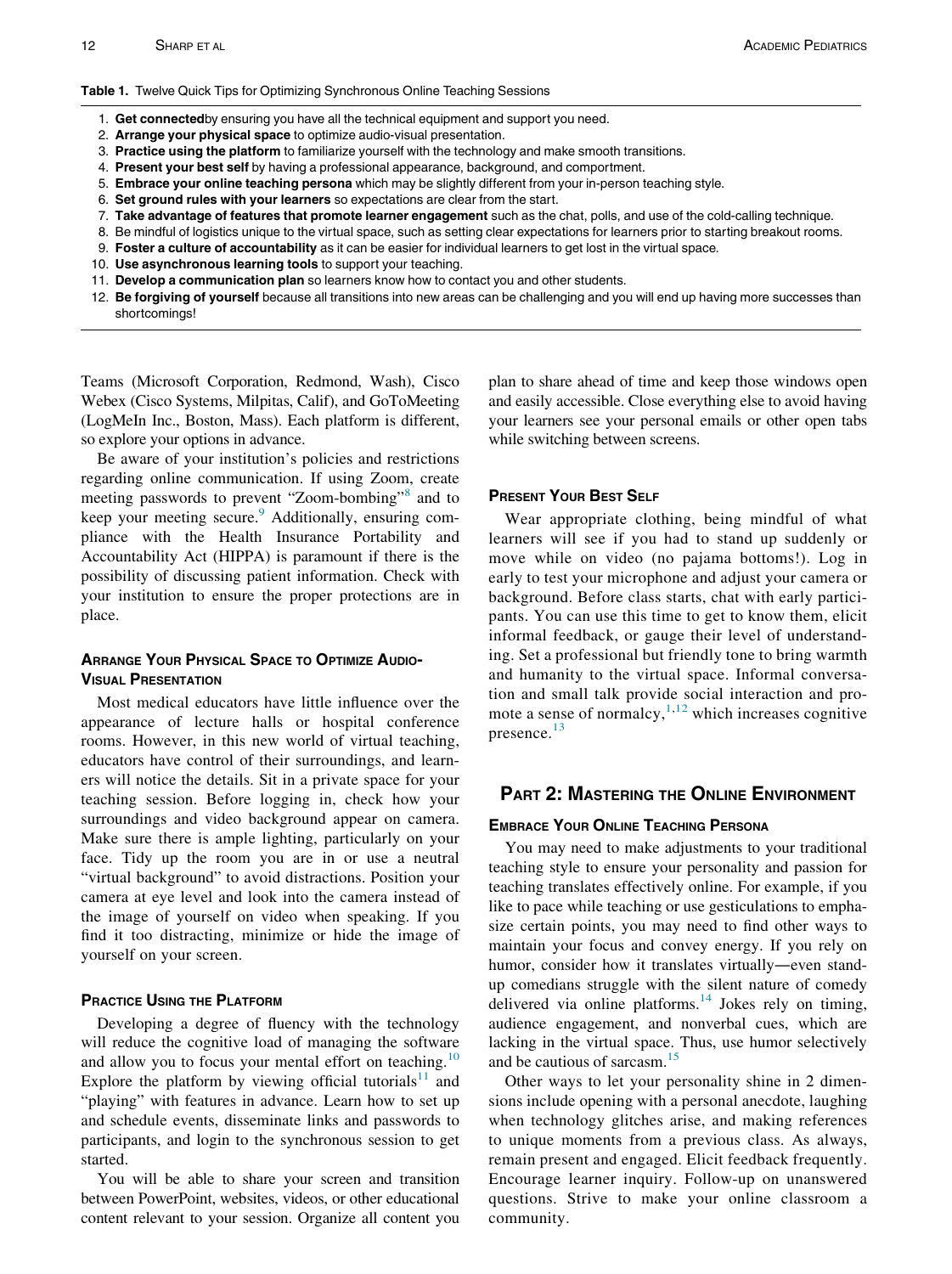## **SET GROUND RULES WITH YOUR LEARNERS**

Just as the online learning space is different for educators, it is also different for learners. Clarify expectations, delineate the formality of the space, and define basic "netiquette." As more initiative may be required on the part of the online learner, it is important to specify when and how you want to receive questions or comments. Do you want learners to use the virtual "raise hand" feature, to unmute themselves, or to type in the chat? Chat builds accountability by holding every learner responsible for answering, $16$  while having learners unmute and participate introduces "media richness" that can enhance meaning with visual and audio cues. $17$  Asking learners to raise hands (whether virtually or physically) facilitates classroom management and can help distribute student par-ticipation.<sup>[16](#page-4-10)</sup> Defining your policies in advance set clear expectations of your learners and of yourself.

Learners should mute their microphones by default, and un-mute when speaking. As the instructor, most formats allow you to mute others if background noise (eg, texting, typing, kids) becomes distracting. Ask participants to turn on their video. Audio plus video is always better than audio alone, as it allows for elements of nonverbal expression and provides an element of accountability $18$ —learners are less likely to scroll through social media when they know you can see them. Remind participants to introduce themselves before they talk, especially if they are interacting without the video component. It can be hard to place voices without faces, and you do not want to spend so much effort identifying the voice that you forget to listen to the content in the learner's comment!

# TAKE ADVANTAGE OF FEATURES THAT PROMOTE LEARNER **ENGAGEMENT**

Leverage the tools of your technology platform to maximize learning with features such as the chat function, breakout rooms, and real-time polling.<sup>18</sup> Make a plan for the chat function. It can be difficult to focus on your presentation and the chat simultaneously, so consider having a teaching partner monitor the chat to allow you to focus on pedagogy. This partner can also moderate chat content to ensure the professional learning environment is maintained.<sup>[9](#page-4-3)</sup>

Capitalize on the benefits of small group work using breakout rooms (Zoom) or running concurrent meetings (Teams). Virtual small groups allow learners to interact and learn from each other. Additionally, polling can assess learner engagement and knowledge acquisition. Polls can be created ahead of time in most formats but can also be used spontaneously if needed.

## BE MINDFUL OF LOGISTICS UNIQUE TO THE VIRTUAL SPACE

Online teaching creates new practicalities. Leave more time after questions for learners to generate responses, as it takes a moment for learners to unmute or type in the chat. At least 3 seconds of response time is advised when in-person, $^{19}$  $^{19}$  $^{19}$  so consider waiting at least 5 to 7 seconds in the virtual setting.

If using breakout rooms, consider group size, composition, and timing in advance. Zoom allows for creation of up to 50 different breakout rooms per session, and partici-pants can be assigned to breakout rooms in advance.<sup>[20](#page-4-14)</sup> Before students are sent to their breakout rooms, suggest that they designate one team member as the "recorder." Alternatively, you can create a Google Slide deck with one or more slides designated for each breakout room, either blank or formatted to structure the exercise (eg, an empty table to be filled in). Learners can develop "their" slides as the deck is edited collaboratively in real time.

Since real-time moderation of small group discussions can be challenging in the virtual space, ensure that task assignments and report-back expectations are clearly delineated before sending learners to breakout rooms. Using collaboratively editable documents (eg, Google Slides and Google Docs) that are specifically formatted to provide guidance − with instructions and a template provided − can be very helpful in this capacity. Explicit instructions support autonomous learning by reducing ambiguity and allowing learners to focus on content.

As the meeting host, you can circulate among breakout rooms to check-in with the different groups. After returning to the main room, learners can show their work while reporting back to the full group. Free tools such as Padlet (Wallwisher, Inc., San Francisco, Calif) can also be used in this capacity. To ensure learners remain on task, you can send messages to all breakout rooms alerting them of time remaining or sending reminders of the question prompt.

Because long hours on a computer can be tiring, welltimed breaks can increase attention and focus. $21$  While there is individual variation among students, $^{22}$  $^{22}$  $^{22}$  studies indicate that learner attention declines after just 20 minutes of a lecture.<sup>23</sup> Changes in activity, such as asking students to type a response using the chat function, can help recapture attention. Alternatively, short, well-timed breaks can refresh learners and combat "Zoom fatigue."[24,](#page-4-18)[25](#page-4-19) You can tell participants to turn off their videos and take a break, or you can run through stretches, breathing exercises, or calisthenics as a group.<sup>26</sup> Finally, remember to notify participants in advance if you plan to record the session. Learner privacy is protected under the Family Educational Rights and Privacy  $Act^{27}$  so learners should be allowed to opt out of active video/audio participation if desired.

#### FOSTER A CULTURE OF ACCOUNTABILITY

Because self-initiation and follow-through are key components of adult learning, $28$  accountability is crucial to success. Encourage contributions from all, and let your learners know how you will interact with them to ensure their engagement and monitor their understanding. At the onset of the teaching encounter, consider asking students to reflect on their experiences in meetings where participants were engaged versus disengaged, then asking them to develop ground rules to promote engagement. Asking learners how Zoom meetings differ when webcams are on versus off can reinforce the point that the learning environment is richer with cameras on; this can help make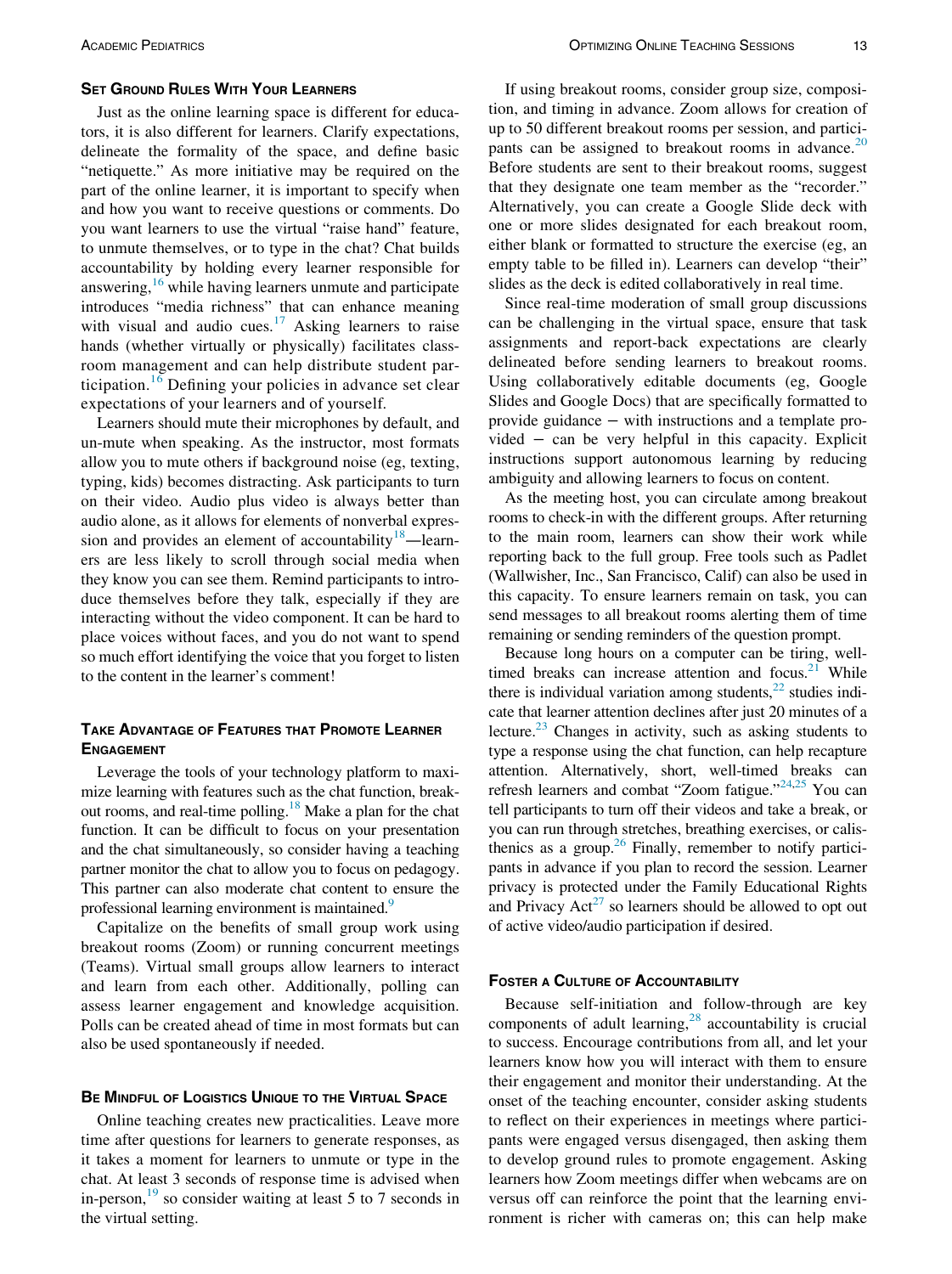strong encouragement to activate webcams feel constructive rather than coercive.

Use the list of participants to view which learners are attending the session. One example of maximizing this feature to build accountability is the practice of think-andwrite exercises followed by cold-calling. Pose a question and encourage all learners to write down an answer, then choose one learner to unmute and answer out loud. Coldcalling is most effective when used consistently, as it helps to establish a culture of preparation and accountability.<sup>16</sup> In his book Teach Like a Champion, Lemov describes the benefits of cold-calling which, when used regularly, keeps learners alert and ready. We recommend this book for educators looking for more evidence-based recommendations and to highlight Lemov's method of observing highly acclaimed teachers in order to assemble best teaching practices.[16](#page-4-10)

# PART 3: STAYING CONNECTED

#### DEVELOP A COMMUNICATION PLAN

Distance learning can be isolating and confusing. The educator and the learner are not occupying the same physical space, easily creating a sense of separation. Furthermore, the messaging in online courses (emails, instructions, assignments, etc.) can be overwhelming. A communication plan can both clarify expectations and reduce noise. Define your availability to assure your accessibility to all learners, and use clear and succinct communications to keep learners connected. Alert learners of your contact preferences (ie, email, phone call, discussion board post) and let them know expected response time.

Likewise, all outgoing communication should be consistent. Using different methods of sharing instructions, such as posting instructions on a chat 1 week and emailing assignments the next, creates confusion. Clearly state how you will communicate different types of information to your learners and maintain this practice throughout.

# USE ASYNCHRONOUS LEARNING TOOLS TO SUPPORT YOUR **TEACHING**

<span id="page-3-1"></span><span id="page-3-0"></span>Asynchronous learning does not require learners to be copresent at a particular time, thus offering convenience and opportunity for self-pacing. One way to foster asynchronous learning is by pre-recording lectures for students to watch before class, thus freeing class time for group discussions.[29](#page-4-23) Moving didactic content outside class time for self-paced, asynchronous learning and dedicating synchronous class time for problem-solving and discussion can promote deeper learning.<sup>30−[32](#page-4-24)</sup> To ensure students complete prework, assign high quality, relevant material, set realistic expectations, and hold students accountable by asking questions and requiring synthesis in synchronous class sessions.

<span id="page-3-4"></span><span id="page-3-3"></span><span id="page-3-2"></span>Another way to encourage asynchronous learning is to provide structured ways for learners to interact outside of class sessions. Microsoft Teams and Google Drive allow users to work together and edit documents collaboratively,

and a host of other digital tools can be incorporated into online courses to promote asynchronous engagement. Discussion forums and chat functions in learning management systems and education platforms allow learners to engage in asynchronous discussion. Curricular content can be hosted and managed in these platforms as well, thus ensuring that all resources are well-organized and easily accessible.

#### BE FORGIVING OF YOURSELF

As with any venture into new experiences, you are bound to make mistakes—even after reading this guide. Embrace those errors. Model for your learners that mistakes present wonderful opportunities for growth.<sup>33</sup> Turn to local technology experts, peers, and online discussion boards for tips and tricks to perfect your online teaching. Incremental innovations are often more successful than sudden or large changes in teaching, $34$  so we encourage educators – particularly novices  $-$  to make small changes, assess them, and refine accordingly. Most importantly, do not be embarrassed to ask learners for help with technical issues − reaching out for assistance can prove beneficial to both parties. Reflect upon your successes and shortcomings to refine your "online style," just as you would any other teaching experience. Remember—you are not expected to be a technology expert, you are a medical educator!

#### **CONCLUSIONS**

The dramatic shift in the landscape of medical education is undeniable, and there will be a period of adjustment for everyone, both learner and educator alike. While the transition from live to virtual learning incited by the COVID-19 pandemic was rapid, many aspects of the transition are likely to be long-lasting. Thus, we believe this guide to teaching online will support medical educators as they adapt to this "new normal" and continue to inspire the future of medicine.

#### **ACKNOWLEDGMENTS**

Financial statement: The authors have no financial relationships relevant to this article to disclose.

## **REFERENCES**

- 1. He S, Lai D, Mott S, et al. Remote e-work and distance learning for academic medicine: best practices and opportunities for the future. J Grad Med Educ. 2020;12:256–263. [https://doi.org/10.4300/](https://doi.org/10.4300/JGME-D-20-00242.1) [JGME-D-20-00242.1.](https://doi.org/10.4300/JGME-D-20-00242.1)
- 2. Moszkowicz D, Duboc H, Dubertret C, et al. Daily medical education for confined students during coronavirus disease 2019 pandemic: a simple videoconference solution. Clin Anat. 2020;33: 927–928. [https://doi.org/10.1002/ca.23601.](https://doi.org/10.1002/ca.23601)
- 3. Bright A, Rezaie S. What if I get called in to help with COVID patients? Hippo Education. Available at: [https://covid.hippoed.com/](https://covid.hippoed.com/ifigetcalledin) [ifigetcalledin](https://covid.hippoed.com/ifigetcalledin). Accessed May 13, 2020.
- 4. [Tarchichi T, Doraiswamy V. Crash course in adult inpatient medi](http://refhub.elsevier.com/S1876-2859(20)30585-4/sbref0004)cine. [PHM Pittsburgh Podcast](http://refhub.elsevier.com/S1876-2859(20)30585-4/sbref0004). 2020.
- 5. Lau J, Yang B, Dasgupta R. Will the coronavirus make online education go viral? Times Higher Educ. 2020;2030 (September 2018):1–21. Available at: [https://www.timeshighereducation.com/features/will](https://www.timeshighereducation.com/features/will-coronavirus-make-online-education-go-viral)[coronavirus-make-online-education-go-viral](https://www.timeshighereducation.com/features/will-coronavirus-make-online-education-go-viral). Accessed May 28, 2020.